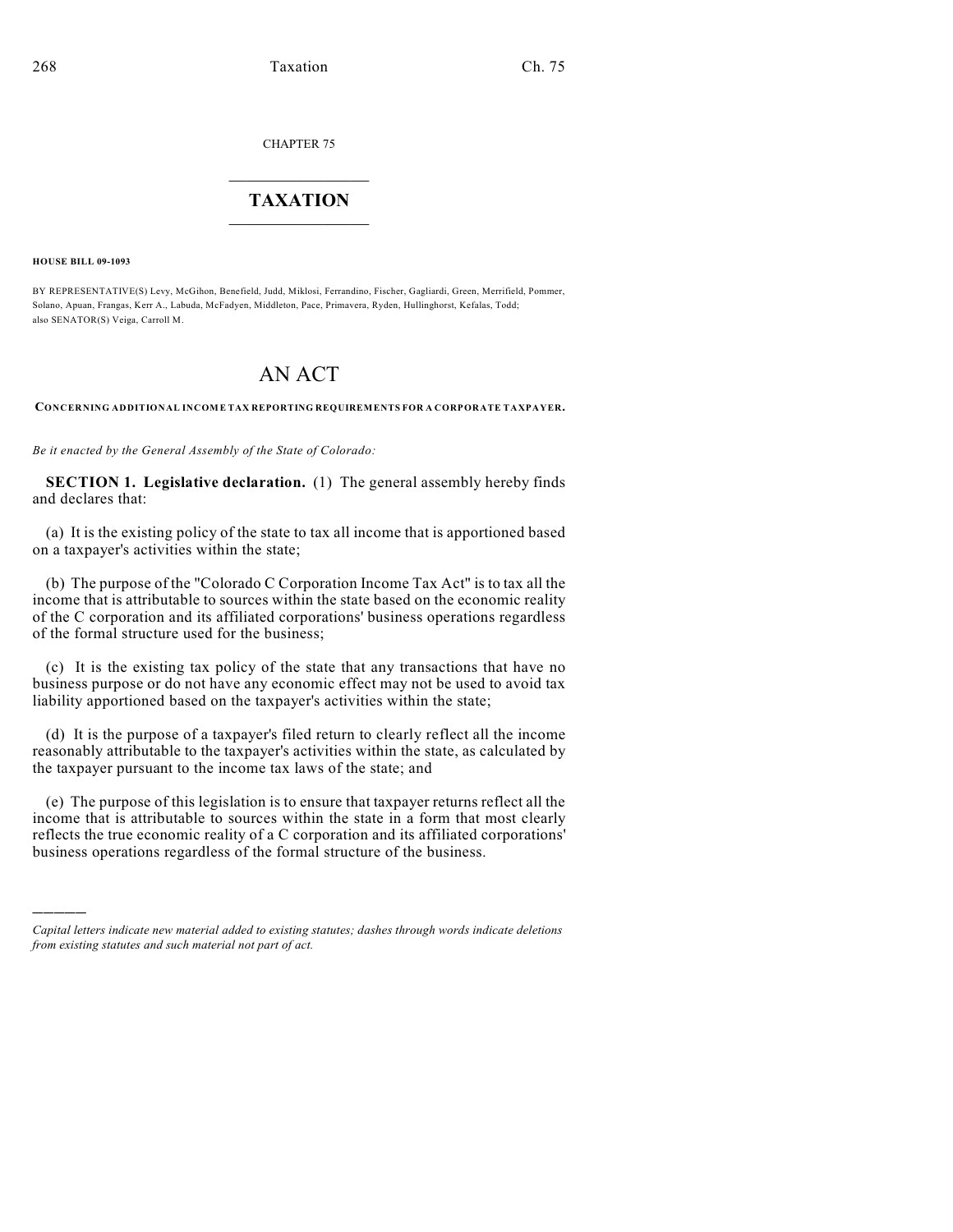**SECTION 2.** 39-22-501, Colorado Revised Statutes, is amended to read:

**39-22-501. Taxation of regulated investment companies.** (1) (a) FOR PURPOSES OF THIS ARTICLE, A "REGULATED INVESTMENT COMPANY" SHALL HAVE THE SAME MEANING AS SET FORTH IN SECTION 851 OF THE INTERNAL REVENUE CODE.

(b) In the case of a corporation which qualifies as a "regulated investment company" under the provisions of the internal revenue code, For purposes of this article, the "net income" of such corporation A REGULATED INVESTMENT COMPANY in each year in which such THE corporation is taxed as a regulated investment company for federal income tax purposes shall be the "investment company taxable income" of such corporation, adjusted as provided in section 39-22-304 (2) and (3).

(2) (a) FOR PURPOSES OF THIS ARTICLE, A "CAPTIVE REGULATED INVESTMENT COMPANY" MEANS A REGULATED INVESTMENT COMPANY OF WHICH THE SHARES OR BENEFICIAL INTERESTS ARE NOT REGULARLY TRADED ON AN ESTABLISHED SECURITIES MARKET AND OF WHICH MORE THAN FIFTY PERCENT OF THE VOTING POWER OR VALUE OF THE BENEFICIAL INTERESTS OR SHARES ARE OWNED OR CONTROLLED, DIRECTLY, INDIRECTLY, OR CONSTRUCTIVELY, BY A SINGLE ENTITY THAT IS:

(I) TREATED AS AN ASSOCIATION TAXABLE AS A CORPORATION UNDER THE INTERNAL REVENUE CODE; AND

(II) NOT EXEMPT FROM FEDERAL INCOME TAX PURSUANT TO THE PROVISIONS OF SECTION 501 (a) OF THE INTERNAL REVENUE CODE.

(b) ANY VOTING STOCK IN A REGULATED INVESTMENT COMPANY THAT IS HELD IN A SEGREGATED ASSET ACCOUNT OF A LIFE INSURANCE CORPORATION, AS DESCRIBED IN SECTION 817 OF THE INTERNAL REVENUE CODE, SHALL NOT BE TAKEN INTO ACCOUNT FOR PURPOSES OF DETERMINING WHETHER A REGULATED INVESTMENT COMPANY IS A CAPTIVE REGULATED INVESTMENT COMPANY.

**SECTION 3.** 39-22-503, Colorado Revised Statutes, is amended to read:

**39-22-503. Taxation of real estate investment trusts - definitions.** (1) (a) In the case of an organization which qualifies as FOR PURPOSES OF THIS ARTICLE, a "real estate investment trust" under the provisions SHALL HAVE THE SAME MEANING AS SET FORTH IN SECTION 856 of the internal revenue code.

(b) For purposes of this article, the "net income" of such organization A REAL ESTATE INVESTMENT TRUST in each year in which such organization THE TRUST is taxed as a real estate investment trust for federal income tax purposes shall be the "real estate investment trust taxable income" of such organization THE TRUST as computed for federal income tax purposes and adjusted as provided in section 39-22-304 (2) and (3).

(2) (a) FOR PURPOSES OF THIS ARTICLE, A "CAPTIVE REAL ESTATE INVESTMENT TRUST" MEANS A REAL ESTATE INVESTMENT TRUST OF WHICH THE SHARES OR BENEFICIAL INTERESTS ARE NOT REGULARLY TRADED ON AN ESTABLISHED SECURITIES MARKET AND OF WHICH MORE THAN FIFTY PERCENT OF THE VOTING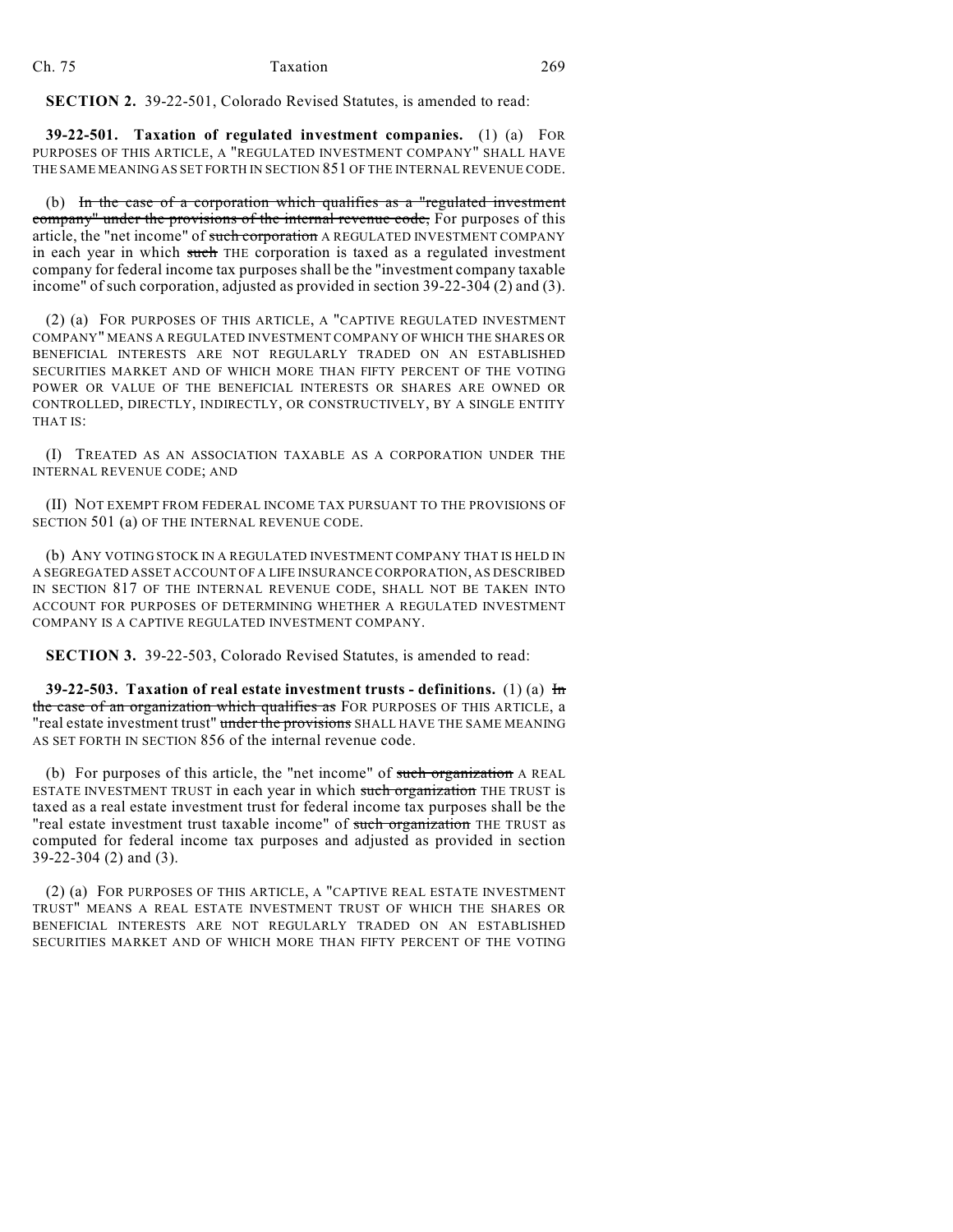POWER OR VALUE OF THE BENEFICIAL INTERESTS OR SHARES ARE OWNED OR CONTROLLED, DIRECTLY, INDIRECTLY, OR CONSTRUCTIVELY, BY A SINGLE ENTITY THAT IS:

(I) TREATED AS AN ASSOCIATION TAXABLE AS A CORPORATION UNDER THE INTERNAL REVENUE CODE; AND

(II) NOT EXEMPT FROM FEDERAL INCOME TAX PURSUANT TO THE PROVISIONS OF SECTION 501 (a) OF THE INTERNAL REVENUE CODE.

(b) A "CAPTIVE REAL ESTATE INVESTMENT TRUST" SHALL NOT INCLUDE A REAL ESTATE INVESTMENT TRUST THAT IS INTENDED TO BE REGULARLY TRADED ON AN ESTABLISHED SECURITIES MARKET AND THAT SATISFIES THE REQUIREMENTS OF SECTION 856 (a) (5) AND (a) (6) OF THE INTERNAL REVENUE CODE BY REASON OF SECTION 856 (h) (2) OF THE INTERNAL REVENUE CODE; EXCEPT THAT, IF SUCH REAL ESTATE INVESTMENT TRUST DOES NOT BECOME REGULARLY TRADED ON AN ESTABLISHED SECURITIES MARKET WITHIN ONE YEAR OF THE DATE ON WHICH IT FIRST BECOMES A REAL ESTATE INVESTMENT TRUST, SUCH REAL ESTATE INVESTMENT TRUST SHALL BE DEEMED TO BE A CAPTIVE REAL ESTATE INVESTMENT TRUST.

(3) FOR PURPOSES OF THIS SECTION, THE CONSTRUCTIVE OWNERSHIP RULES OF SECTION 318 (a) OF THE INTERNAL REVENUE CODE, AS MODIFIED BY SECTION 856 (d) (5) OF THE INTERNAL REVENUE CODE, SHALL APPLY IN DETERMINING THE OWNERSHIP OF STOCK, ASSETS, OR NET PROFITS OF ANY PERSON.

(4) FOR PURPOSES OF THIS SECTION, UNLESS THE CONTEXT OTHERWISE REQUIRES:

(a) "ASSOCIATION TAXABLE AS A CORPORATION UNDER THE INTERNAL REVENUE CODE" SHALL NOT INCLUDE:

(I) ANY REAL ESTATE INVESTMENT TRUST OTHER THAN A CAPTIVE REAL ESTATE INVESTMENT TRUST;

(II) ANY QUALIFIED REAL ESTATE INVESTMENT TRUST SUBSIDIARY OTHER THAN A QUALIFIED REAL ESTATE INVESTMENT TRUST SUBSIDIARY OF A CAPTIVE REAL ESTATE INVESTMENT TRUST;

(III) ANY LISTED AUSTRALIAN PROPERTY TRUST; OR

(IV) ANY QUALIFIED FOREIGN ENTITY.

(b) "AUSTRALIAN PROPERTY TRUST" MEANS AN AUSTRALIAN UNIT TRUST REGISTERED AS A MANAGED INVESTMENT SCHEME UNDER THE AUSTRALIAN CORPORATIONS ACT IN WHICH THE PRINCIPAL CLASS OF UNITS IS LISTED ON A RECOGNIZED STOCK EXCHANGE IN AUSTRALIA AND IS REGULARLY TRADED ON AN ESTABLISHED SECURITIES MARKET OR AN ENTITY ORGANIZED AS A TRUST, PROVIDED THAT A LISTED AUSTRALIAN PROPERTY TRUST OWNS OR CONTROLS, DIRECTLY OR INDIRECTLY, SEVENTY-FIVE PERCENT OR MORE OF THE VOTING POWER OR VALUE OF THE BENEFICIAL INTERESTS OR SHARES OF SUCH TRUST.

(c) "QUALIFIED FOREIGN ENTITY" MEANS A CORPORATION, TRUST, ASSOCIATION,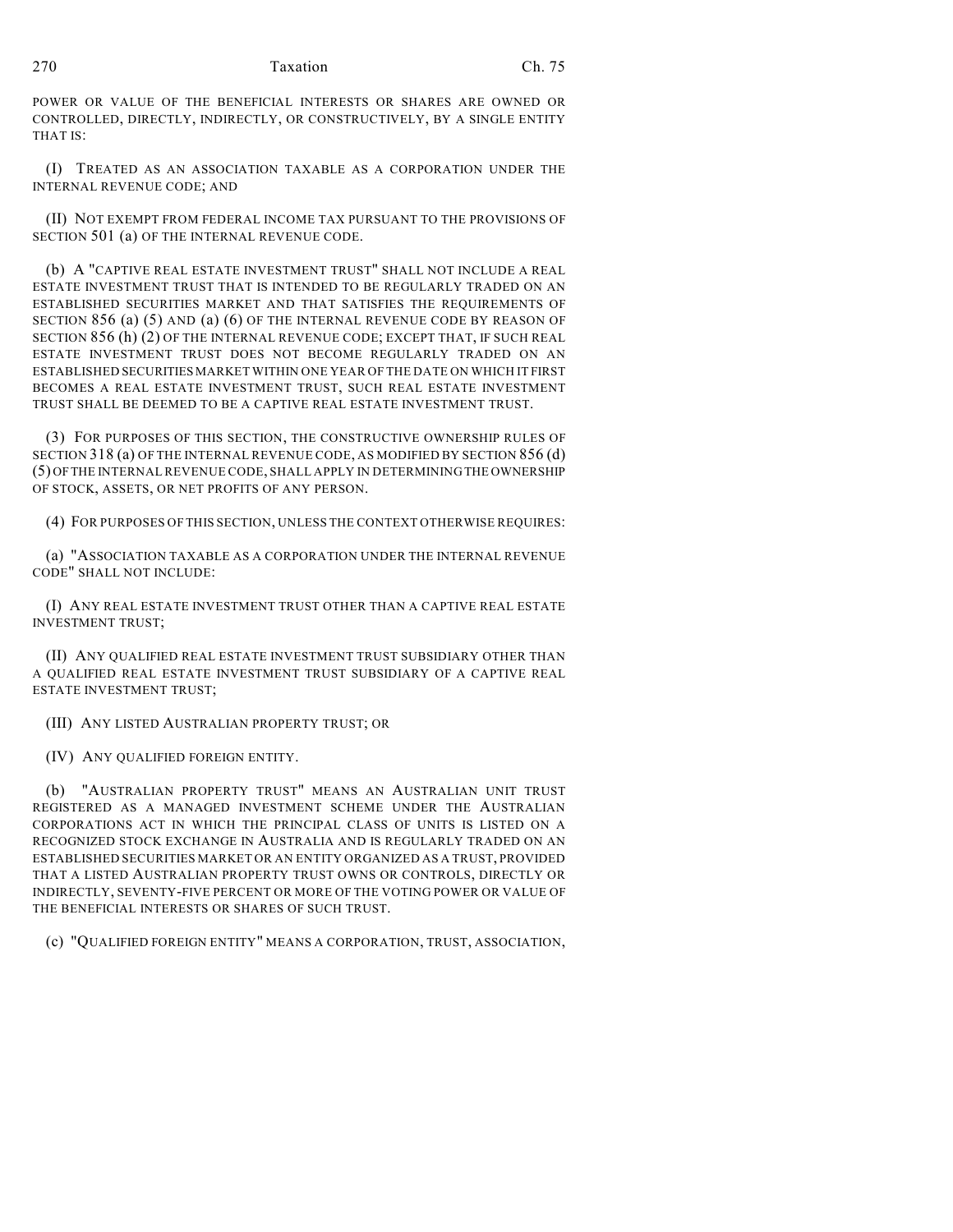## Ch. 75 Taxation 271

OR PARTNERSHIP THAT IS ORGANIZED OUTSIDE THE LAWS OF THE UNITED STATES AND THAT SATISFIES THE FOLLOWING CRITERIA:

(I) AT LEAST SEVENTY-FIVE PERCENT OF THE ENTITY'S TOTAL ASSET VALUE AT THE CLOSE OF ITS TAXABLE YEAR IS REPRESENTED BY REAL ESTATE ASSETS AS DEFINED IN SECTION 856 (c) (5) (B) OF THE INTERNAL REVENUE CODE, CASH AND CASH EQUIVALENTS, OR UNITED STATES GOVERNMENT SECURITIES;

(II) THE ENTITY IS NOT SUBJECT TO TAX ON AMOUNTS DISTRIBUTED TO ITS BENEFICIAL OWNERS OR IS EXEMPT FROM ENTITY-LEVEL TAXATION;

(III) THE ENTITY DISTRIBUTES AT LEAST EIGHTY-FIVE PERCENT OF ITS TAXABLE INCOME, AS COMPUTED IN THE JURISDICTION IN WHICH IT IS ORGANIZED, TO THE HOLDERS OF ITS SHARES OR CERTIFICATES OF BENEFICIAL INTEREST ON AN ANNUAL BASIS;

(IV) NOT MORE THAN TEN PERCENT OF THE VOTING POWER OR VALUE IN SUCH ENTITY IS HELD, DIRECTLY, INDIRECTLY, OR CONSTRUCTIVELY, BY A SINGLE ENTITY OR INDIVIDUAL, OR THE SHARES OR BENEFICIAL INTERESTS OF SUCH ENTITY ARE REGULARLY TRADED ON AN ESTABLISHED SECURITIES MARKET; AND

(V) THE ENTITY IS ORGANIZED IN A COUNTRY THAT HAS A TAX TREATY OR AGREEMENT WITH THE UNITED STATES.

(d) "QUALIFIED REAL ESTATE INVESTMENT TRUST SUBSIDIARY" HAS THE SAME MEANING AS SET FORTH IN SECTION 856 (i) OF THE INTERNAL REVENUE CODE.

**SECTION 4.** Part 6 of article 22 of title 39, Colorado Revised Statutes, is amended BY THE ADDITION OF A NEW SUBPART to read:

## SUBPART 2 REPORTABLE TRANSACTIONS

**39-22-651. Short title - citation.** THIS SUBPART 2 SHALL BE COMPRISED OF SECTIONS 39-22-651 TO 39-22-659 AND MAY BE CITED AS SUBPART 2. THIS SUBPART 2 SHALL BE KNOWN AND MAY BE CITED AS THE "COLORADO REPORTABLE TRANSACTIONS ACT".

**39-22-652. Definitions.** FOR PURPOSES OF THIS SUBPART 2, UNLESS THE CONTEXT OTHERWISE REQUIRES:

(1) "COLORADO COMBINED GROUP" MEANS A GROUP OF AFFILIATED C CORPORATIONS REQUIRED OR ALLOWED TO FILE A COMBINED REPORT PURSUANT TO SECTION 39-22-303.

(2) "DEPARTMENT" MEANS THE DEPARTMENT OF REVENUE.

(3) "INCOME TAX" MEANS A TAX IMPOSED UNDER THIS ARTICLE.

(4) "INCOME TAX RETURN" MEANS A RETURN FILED UNDER SECTION 39-22-601.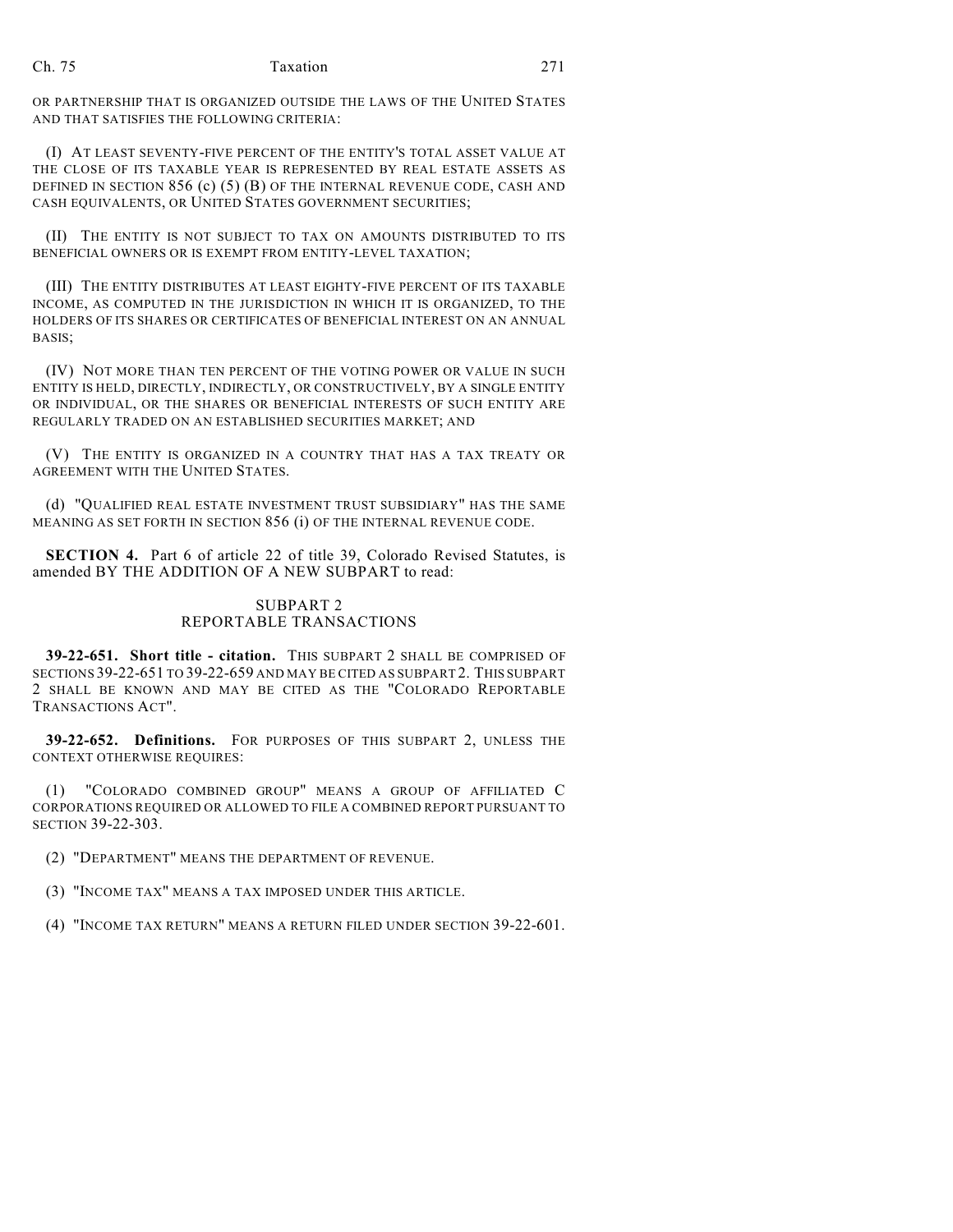(5) "LISTED TRANSACTION" MEANS A TRANSACTION THAT IS:

(a) THE SAME AS, OR SUBSTANTIALLY SIMILAR TO, A TRANSACTION OR ARRANGEMENT SPECIFICALLY IDENTIFIED AS A LISTED TRANSACTION BY THE UNITED STATES SECRETARY OF THE TREASURY IN WRITTEN MATERIALS INTERPRETING THE REQUIREMENTS OF SECTION 6011 OF THE INTERNAL REVENUE CODE;

(b) A TRANSACTION BETWEEN A CAPTIVE REAL ESTATE INVESTMENT TRUST AS DEFINED IN SECTION 39-22-503 (2) AND ITS MORE THAN FIFTY PERCENT BENEFICIAL OWNER AS DESCRIBED IN SECTION 39-22-503 (2) (a); OR

(c) A TRANSACTION BETWEEN A CAPTIVE REGULATED INVESTMENT COMPANY AS DEFINED IN SECTION 39-22-501 (2) AND ITS MORE THAN FIFTY PERCENT BENEFICIAL OWNER AS DESCRIBED IN SECTION 39-22-501 (2) (a).

(6) "MATERIAL ADVISOR" SHALL HAVE THE SAME MEANING AS SET FORTH IN SECTION 6111 OF THE INTERNAL REVENUE CODE.

(7) "REPORTABLE TRANSACTION" MEANS ANY TRANSACTION OR ARRANGEMENT THAT IS THE SAME AS ANY TRANSACTION OR ARRANGEMENT DESCRIBED IN 26 CFR 1.6011-4 (b) (2) TO (b) (6) BUT SHALL NOT INCLUDE ANY TRANSACTIONS SPECIFICALLY EXCLUDED BY THE INTERNAL REVENUE SERVICE.

**39-22-653. Taxpayer disclosure of reportable or listed transactions.** (1) A TAXPAYER SHALL BE SUBJECT TO THE PROVISIONS OF THIS SECTION FOR EACH TAXABLE YEAR IN WHICH THE TAXPAYER PARTICIPATES IN A REPORTABLE OR LISTED TRANSACTION.

(2) A TAXPAYER SUBJECT TO THE PROVISIONS OF THIS SECTION SHALL DISCLOSE ANY REPORTABLE OR LISTED TRANSACTION TO THE DEPARTMENT IN A DISCLOSURE STATEMENT AS SPECIFIED IN SUBSECTION (5) OF THIS SECTION; EXCEPT THAT, IN THE CASE OF MULTIPLE TRANSACTIONS DESCRIBED IN SECTION 39-22-652 (5) (b) OR (5) (c) THAT OCCUR WITHIN A SINGLE TAX YEAR, IN LIEU OF A DISCLOSURE FOR EACH TRANSACTION WITH A REGULATED INVESTMENT COMPANY OR A REAL ESTATE INVESTMENT TRUST, A TAXPAYER MAY FILE A DISCLOSURE FOR MULTIPLE TRANSACTIONS WITH A REGULATED INVESTMENT COMPANY OR REAL ESTATE INVESTMENT TRUST SHOWING THE NAME AND OWNERSHIP OF EACH SUCH ENTITY AND EACH SUCH ENTITY'S TOTAL ASSETS AND TOTAL INCOME EARNED PRIOR TO ANY DIVIDEND PAID DEDUCTION.

(3) IF A TAXPAYER PARTICIPATES IN OR HAS PARTICIPATED IN ANY REPORTABLE OR LISTED TRANSACTION FOR ANY PERIOD THAT IS STILL OPEN FOR ASSESSMENT PURSUANT TO SECTION 39-21-107 AS OF THE DUE DATE OF THE TAXPAYER'S INCOME TAX RETURN, THEN THE TAXPAYER SHALL FILE A DISCLOSURE STATEMENT AS SPECIFIED IN SUBSECTION (5) OF THIS SECTION WITH RESPECT TO THE REPORTABLE OR LISTED TRANSACTION.

(4) (a) ANY STATEMENT THAT IS REQUIRED TO BE FILED OR DISCLOSURE REQUIRED TO BE MADE BY THIS SECTION WITH RESPECT TO ANY TAX YEAR FOR WHICH THE RETURN HAS ALREADY BEEN FILED BY A DATE SIXTY DAYS AFTER THE EFFECTIVE DATE OF THIS SECTION AND THAT IS FILED OR MADE PRIOR TO OR TOGETHER WITH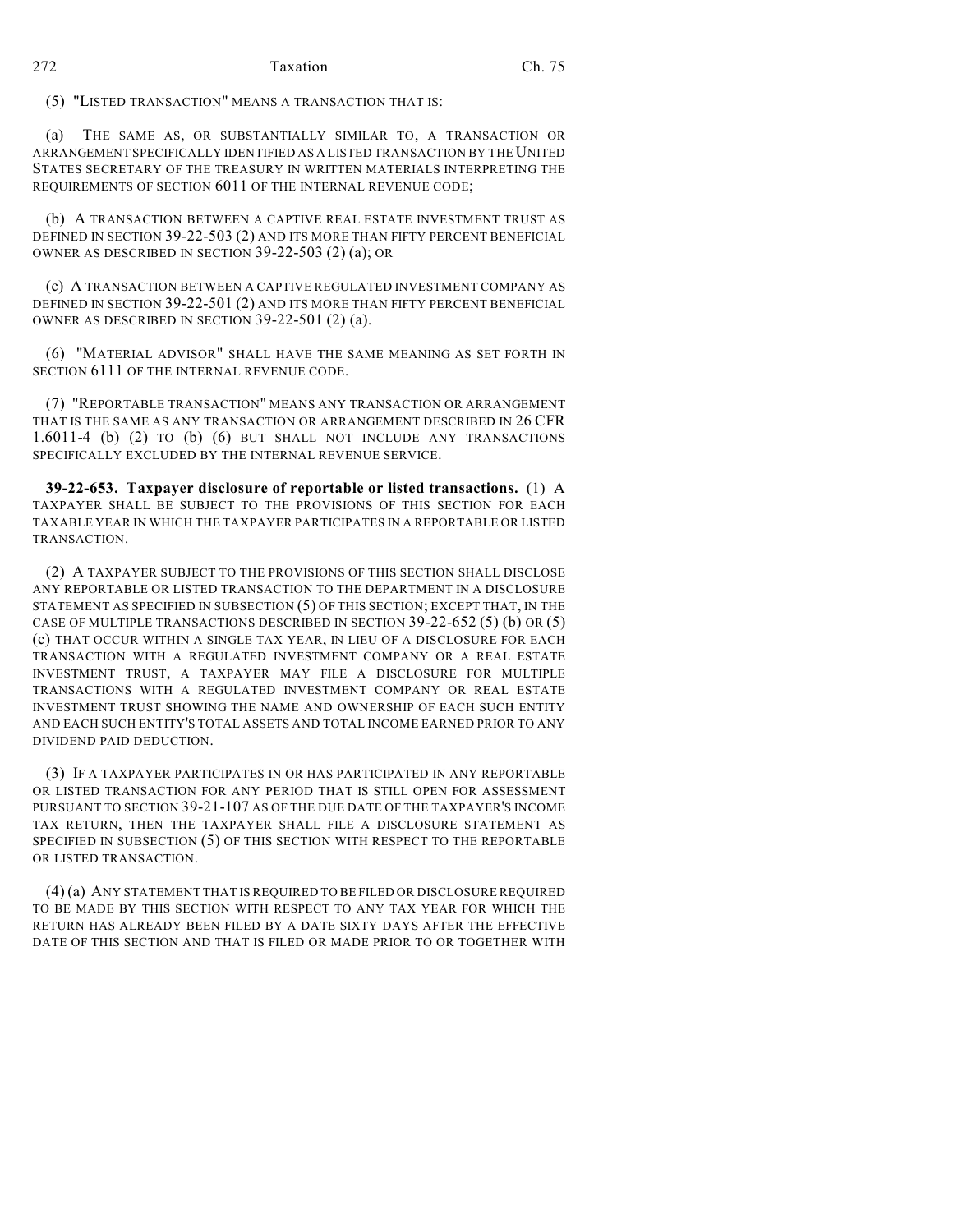THE TAXPAYER'S NEXT FILED RETURN SHALL BE CONSIDERED TIMELY FILED OR MADE.

(b) ANY STATEMENT THAT IS REQUIRED TO BE FILED OR DISCLOSURE REQUIRED TO BE MADE BY THIS SECTION WITH RESPECT TO ANY TAX YEAR THE RETURN FOR WHICH HAS NOT BEEN FILED BY A DATE SIXTY DAYS AFTER THE EFFECTIVE DATE OF THIS SECTION AND THAT IS FILED OR MADE ON OR BEFORE JULY 1, 2010, SHALL BE CONSIDERED TIMELY FILED OR MADE.

(c) THE STATUTE OF LIMITATIONS WITH RESPECT TO ANY RETURN FOR WHICH A STATEMENT IS REQUIRED TO BE FILED OR DISCLOSURE REQUIRED TO BE MADE BY THIS SECTION SHALL BE TOLLED FROM THE EFFECTIVE DATE OF THIS SECTION UNTIL SUCH STATEMENT OR DISCLOSURE IS FILED OR MADE, BUT IN NO EVENT SHALL THE STATUTE OF LIMITATIONS BE TOLLED FOR MORE THAN TWENTY-FOUR MONTHS.

(5) (a) WITH RESPECT TO ANY REPORTABLE TRANSACTION OR WITH RESPECT TO ANY LISTED TRANSACTION AS SPECIFIED IN SECTION 39-22-652 (5) (a), THE TAXPAYER SHALL, AT THE TAXPAYER'S DISCRETION, FILE WITH THE TAXPAYER'S NEXT FILED RETURN A COPY OF THE FEDERAL DISCLOSURE FORM OR A FORM SPECIFIED BY THE DEPARTMENT.

(b) WITH RESPECT TO ANY LISTED TRANSACTION NOT SPECIFIED IN SECTION 39-22-652 (5) (a), THE DEPARTMENT MAY SPECIFY THE FORM AND MANNER OF ANY STATEMENT REQUIRED TO BE FILED OR DISCLOSURE REQUIRED TO BE MADE, WHICH STATEMENT SHALL BE FILED WITH THE TAXPAYER'S NEXT FILED RETURN.

**39-22-654. Additional listed transactions - report.** (1) THE DEPARTMENT SHALL SUBMIT A REPORT TO THE FINANCE COMMITTEES OF THE SENATE AND HOUSE OF REPRESENTATIVES, OR ANY SUCCESSOR COMMITTEES, BY JANUARY 31,2010, AND ON OR BEFORE EVERY JANUARY 31 THEREAFTER, ITS RECOMMENDATION FOR THE INCLUSION OF ANY ADDITIONAL LISTED TRANSACTIONS FOR PURPOSES OF THIS SUBPART 2.

(2) THE DEPARTMENT SHALL CONSULT WITH ANY INTERESTED PARTIES PRIOR TO THE SUBMISSION OF THE REPORT AS SPECIFIED IN SUBSECTION (1) OF THIS SECTION.

**39-22-655. Penalty for failure to disclose a reportable or listed transaction.** (1) (a) EXCEPT AS PROVIDED IN PARAGRAPH (b) OF THIS SUBSECTION (1), A TAXPAYER THAT FAILS TO DISCLOSE A REPORTABLE TRANSACTION AS REQUIRED BY SECTION 39-22-653 SHALL BE SUBJECT TO A PENALTY OF UP TO FIFTEEN THOUSAND DOLLARS.

(b) A TAXPAYER THAT FAILS TO DISCLOSE A LISTED TRANSACTION AS REQUIRED BY SECTION 39-22-653 SHALL BE SUBJECT TO A PENALTY OF UP TO FIFTY THOUSAND DOLLARS.

(2) ANY PENALTY IMPOSED BY THIS SECTION SHALL BE IN ADDITION TO ANY OTHER PENALTY IMPOSED BY ARTICLES 21 AND 22 OF THIS TITLE.

(3) FOR PURPOSES OF THIS SECTION, IF TWO OR MORE MEMBERS OF THE SAME COMBINED REPORT OR CONSOLIDATED RETURN PARTICIPATE IN THE SAME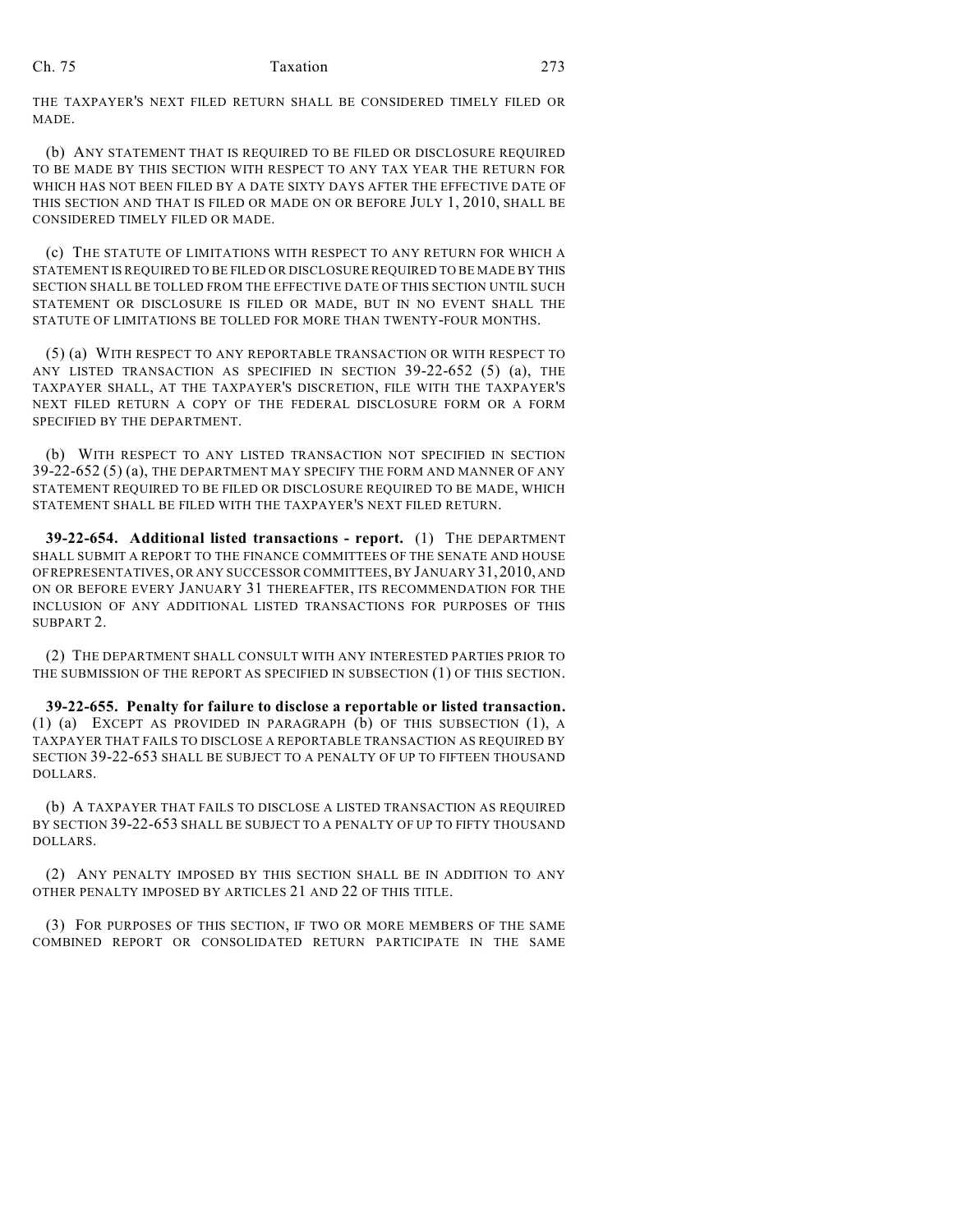REPORTABLE OR LISTED TRANSACTION, THE PENALTY IMPOSED BY SUBSECTION (1) OF THIS SECTION SHALL ONLY BE IMPOSED ONCE ON THE COMBINED REPORT OR CONSOLIDATED RETURN.

**39-22-656. Material advisor - disclosure of reportable or listed transactions.** (1) (a) A MATERIAL ADVISOR SHALL DISCLOSE ANY REPORTABLE OR LISTED TRANSACTION TO THE DEPARTMENT ON A FORM PROVIDED BY THE DEPARTMENT WITHIN SIX MONTHS OF EACH TRANSACTION.

(b) THE DISCLOSURE DESCRIBED IN PARAGRAPH (a) OF THIS SUBSECTION (1) SHALL INCLUDE INFORMATION IDENTIFYING AND DESCRIBING THE REPORTABLE OR LISTED TRANSACTION AND ANY POTENTIAL TAX BENEFITS EXPECTED TO RESULT FROM THE TRANSACTION, AND THE DISCLOSURE MAY INCLUDE OTHER INFORMATION AS REQUIRED BY THE DEPARTMENT BY RULES PROMULGATED IN ACCORDANCE WITH SECTION 39-21-112 (1).

(2) IF A MATERIAL ADVISOR IS REQUIRED TO FILE AN INCOME TAX RETURN DISCLOSING A REPORTABLE TRANSACTION UNDER SECTION 6111 OF THE INTERNAL REVENUE CODE, THE MATERIAL ADVISOR SHALL PROVIDE THE DEPARTMENT WITH A COPY OF THE INCOME TAX RETURN.

**39-22-657. Material advisor - maintenance of list.** (1) FOR EACH REPORTABLE OR LISTED TRANSACTION, A MATERIAL ADVISOR SHALL MAINTAIN A LIST OF THE PERSONS TO WHICH THE MATERIAL ADVISOR PROVIDES MATERIAL AID, ASSISTANCE, OR ADVICE WITH RESPECT TO ORGANIZING, MANAGING, PROMOTING, SELLING, IMPLEMENTING, INSURING, OR CARRYING OUT A REPORTABLE OR LISTED TRANSACTION.

(2) THE LIST REQUIRED BY SUBSECTION (1) OF THIS SECTION SHALL INCLUDE:

(a) THE NAME OF EACH PERSON DESCRIBED IN SUBSECTION (1) OF THIS SECTION THAT IS DOING BUSINESS IN THIS STATE, A MEMBER OF A COLORADO COMBINED GROUP, OR A MEMBER OF AN AFFILIATED GROUP AS DEFINED IN SECTION 1504 OF THE INTERNAL REVENUE CODE THAT INCLUDES A TAXPAYER DOING BUSINESS IN THIS STATE;

(b) THE SAME INFORMATION REQUIRED TO BE CONTAINED IN THE LIST DESCRIBED IN 26 CFR 301.6112-1; AND

(c) ANY ADDITIONAL INFORMATION REQUIRED BY THE DEPARTMENT BY RULES PROMULGATED IN ACCORDANCE WITH SECTION 39-21-112 (1).

(3) THE LIST REQUIRED BY SUBSECTION (1) OF THIS SECTION SHALL BE MAINTAINED IN THE SAME FORM AND MANNER AS THE LIST DESCRIBED IN 26 CFR 301.6112-1.

(4) A MATERIAL ADVISOR REQUIRED TO MAINTAIN A LIST UNDER SUBSECTION (1) OF THIS SECTION SHALL:

(a) MAKE THE LIST AVAILABLE TO THE DEPARTMENT UPON WRITTEN REQUEST BY THE DEPARTMENT; AND